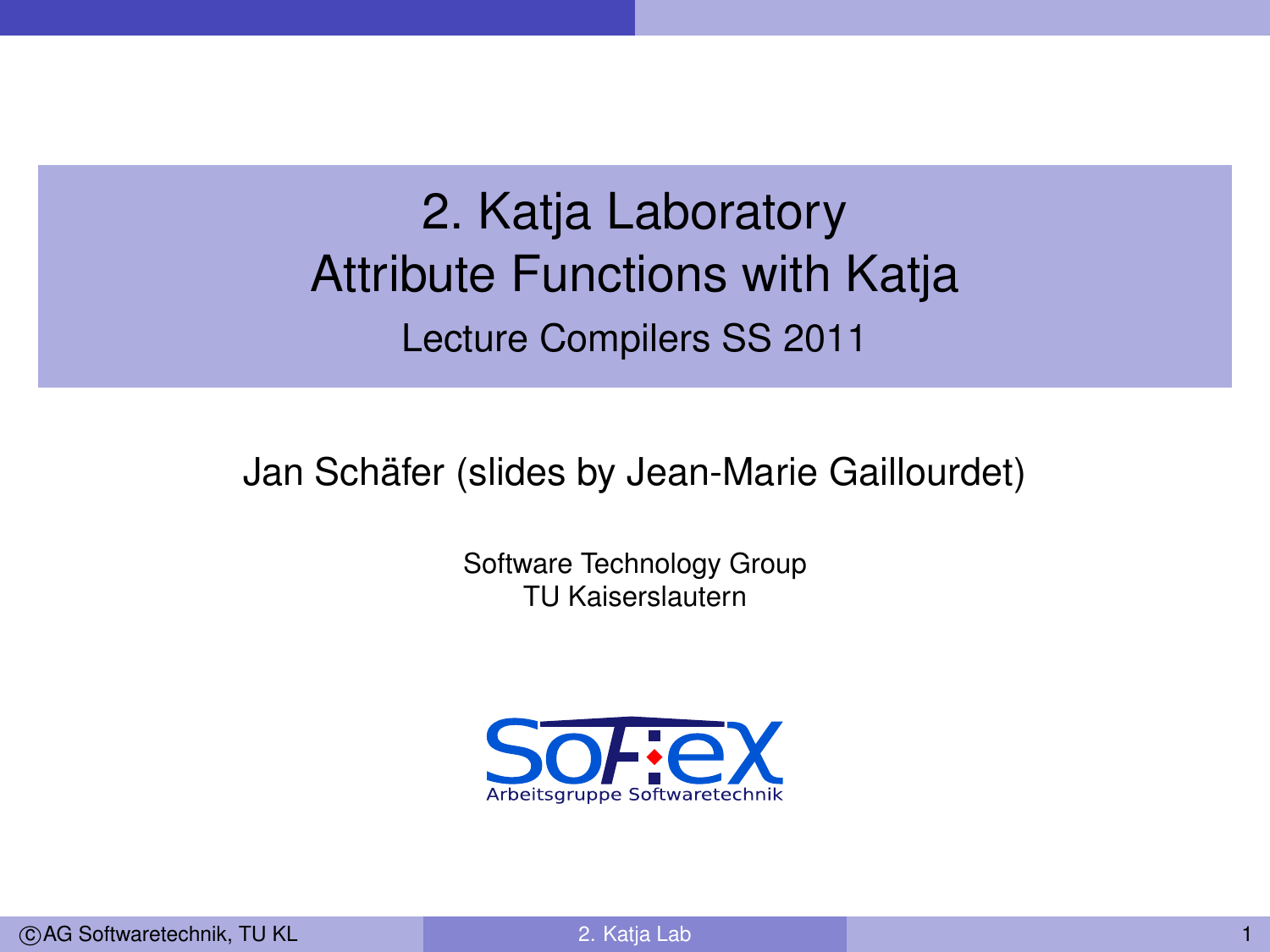# Generic Navigation on Term-Positions

#### parent() parent node in tree, or null if root

- root() top most element of term position structure
- lsib() left sibling
- rsib() right sibling
- size() number of children, *n* for a *n*-tuple, or length of a list
- get(int n) get the nth child

```
position() this.parent().get(this.position()) == this Of -1
```
All functions returns the best possible type, safe to assume SortPos.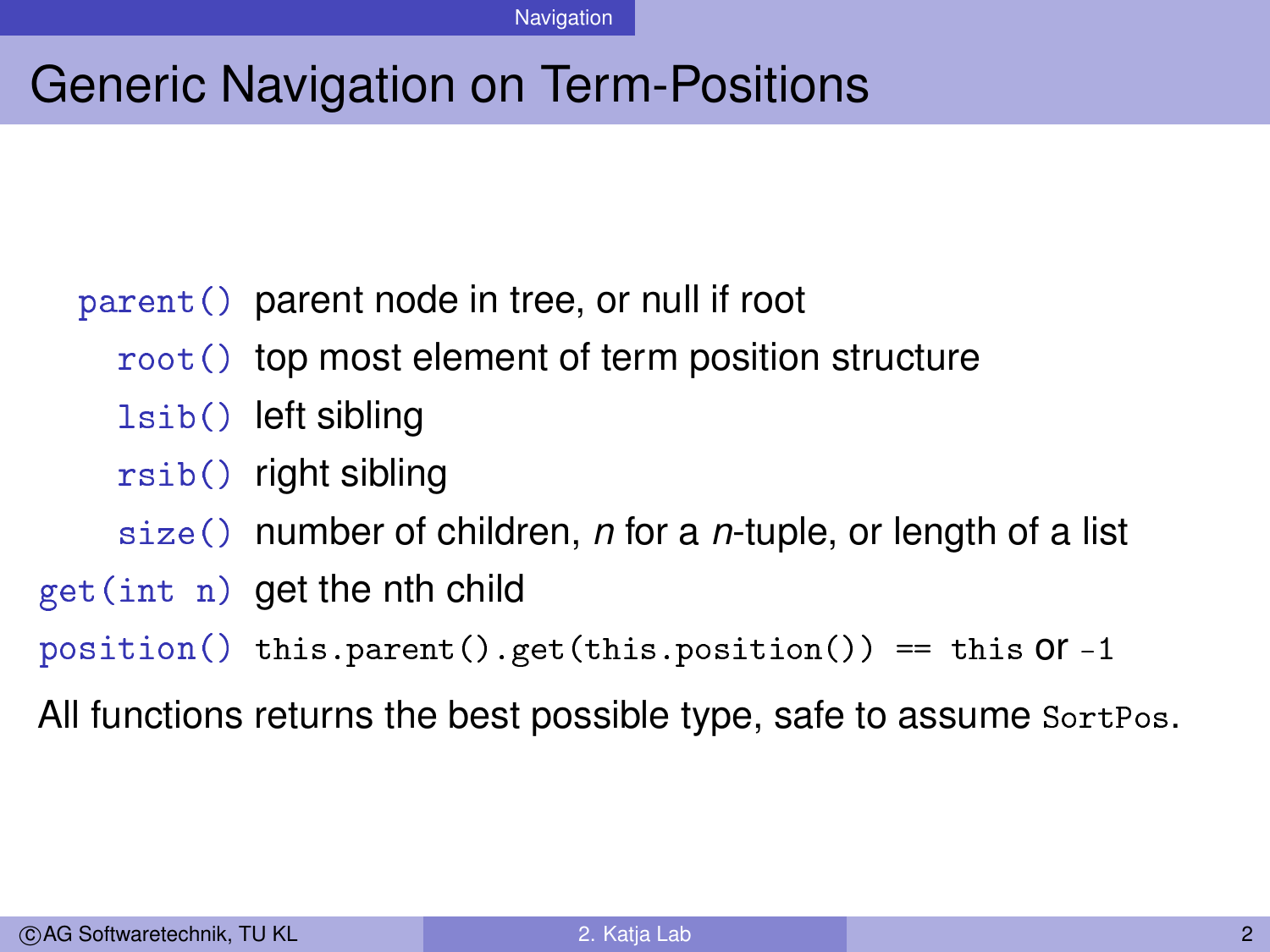## Path Navigation

#### Path

A path is a List<Integer> denoting the sequence of arguments to  $get()$ in order to reach a certain term position (usually starting from the root).

```
List<Integer> path() get the path from the root() to
                                      this
List<Integer> pathFrom(SortPos p) get the path to reach this
                                      from p
```

```
SortPos follow(List<Integer> path)
```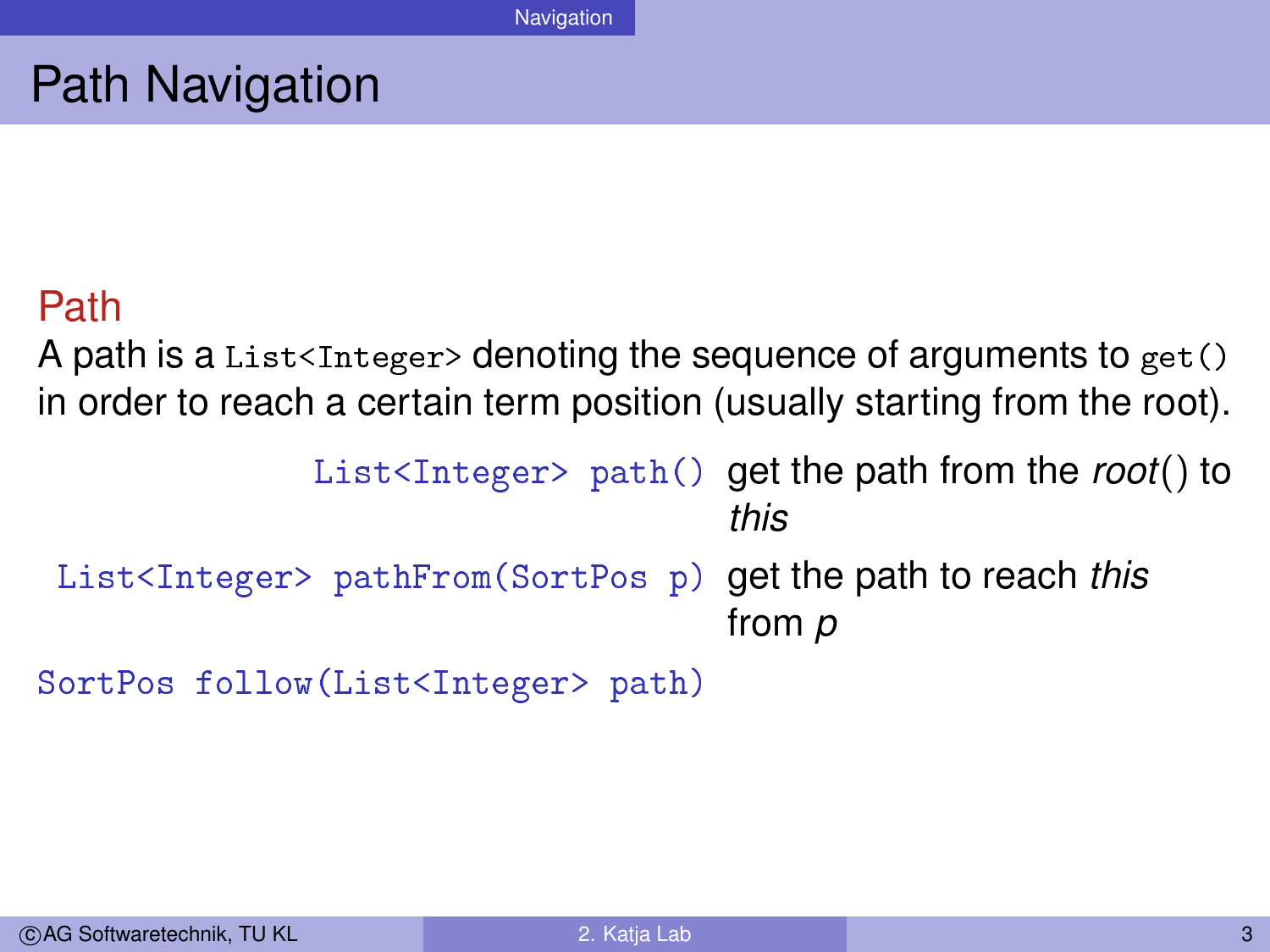## List Terms



Lists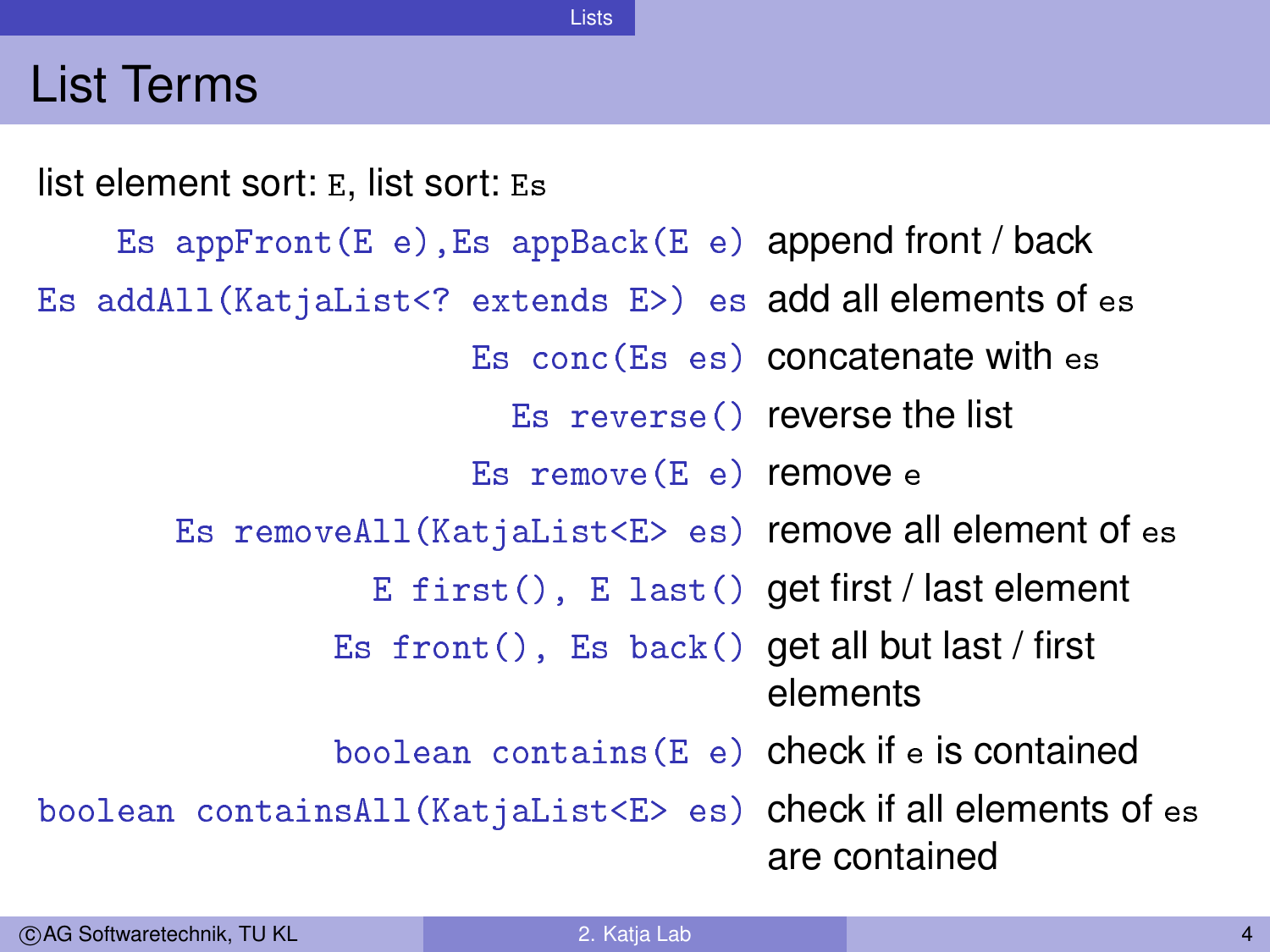#### List Terms as Sets

Handle lists as sets.

Es toSet() remove all duplicates Es setAdd(E e) add element Es setRemove(E e) remove element e boolean setEquals(Es es) compare two lists as sets Es setIntersection(Es es) intersection Es setUnion(Es es) union Es setWithout(Es es) without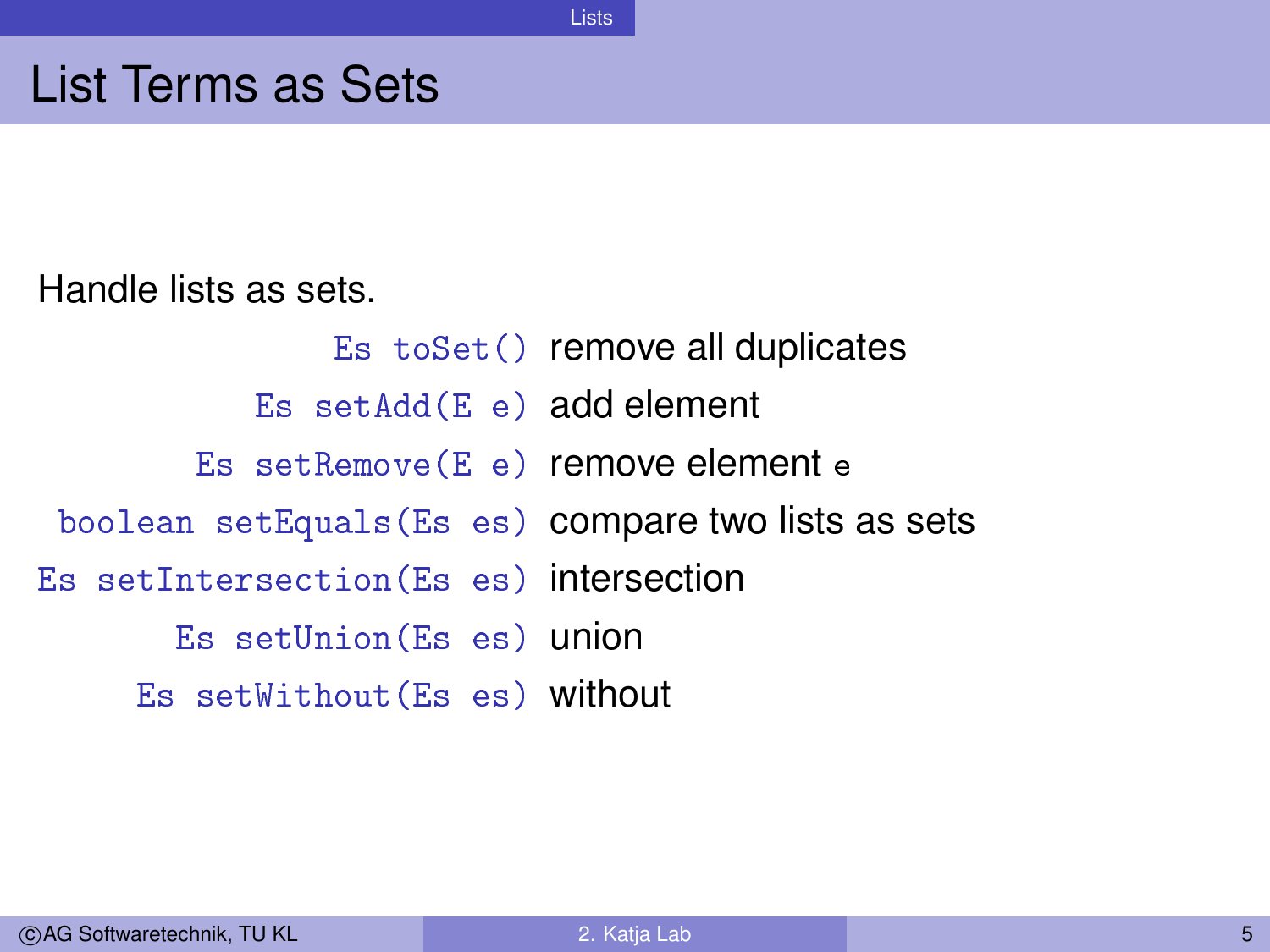## Tree walking

• Post-Order (from left to right)

postOrder() get next element in post-order postOrderStart() get first element to visit subtree in post-order

• Pre-Order (from left to right)

preOrder() get next element in pre-order preOrderSkip() get next element in pre-order skipping all children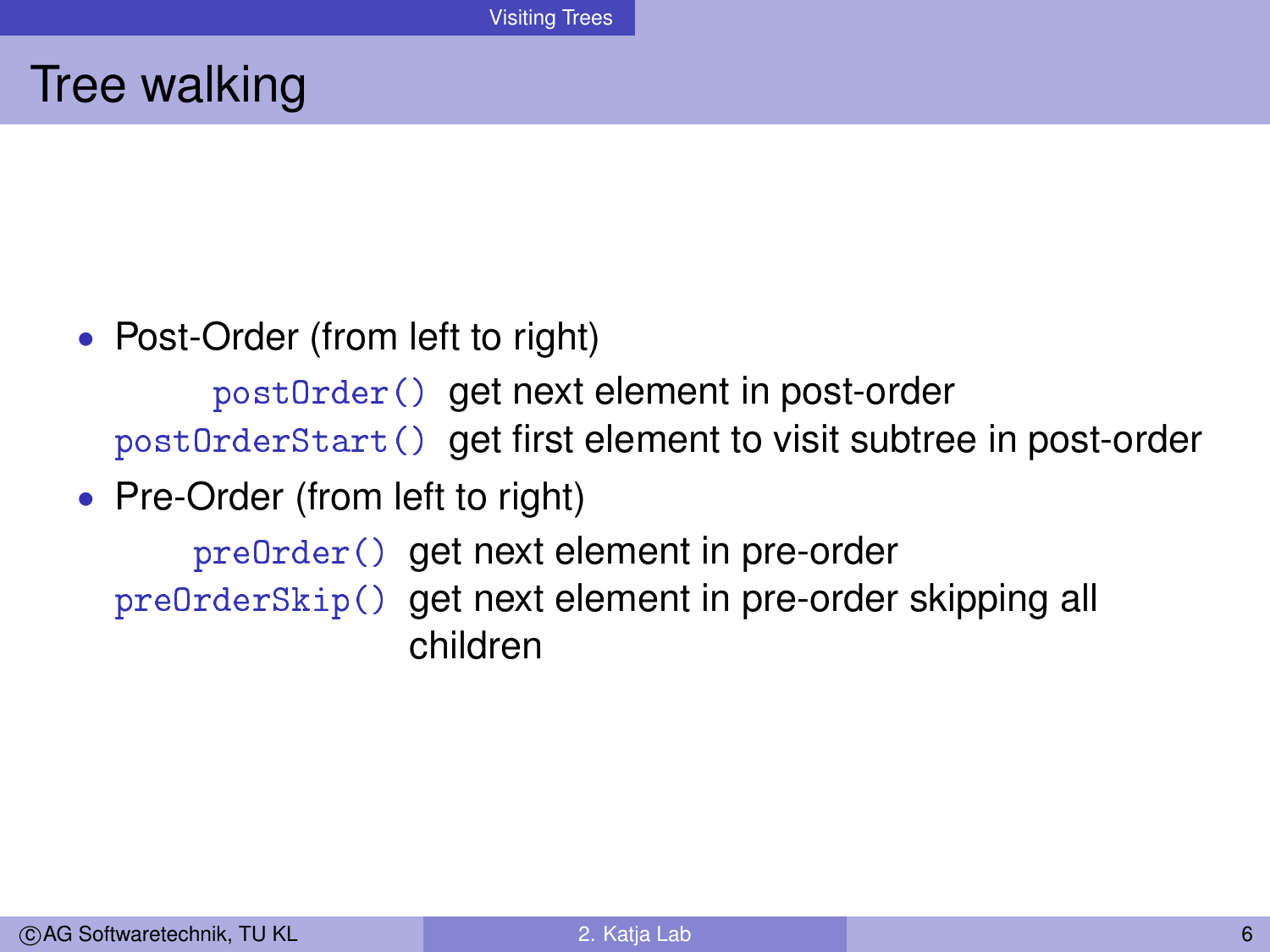## Visitor

- every sort provides a nested interface VisitorType<E extends Throwable>
	- has a method visitS(S s) throws E for every sort which might appear below
	- $\triangleright$  there is katja.common.NE, which is subtype of Throwable, to declare no exception
- every sort provides a nested abstract static class Visitor<E extends Throwable>
	- $\blacktriangleright$  it implements VisitorType<E>
	- $\triangleright$  it provides implementations for all methods visit V if V is a variant
- every root position sort provides DefaultVisitor<E extends Throwable>>
	- $\triangleright$  implements all VisitorTypes of sorts which may appear in position structure
	- $\triangleright$  provides default implementations of all methods
- to start visiting an term/position of type S call visits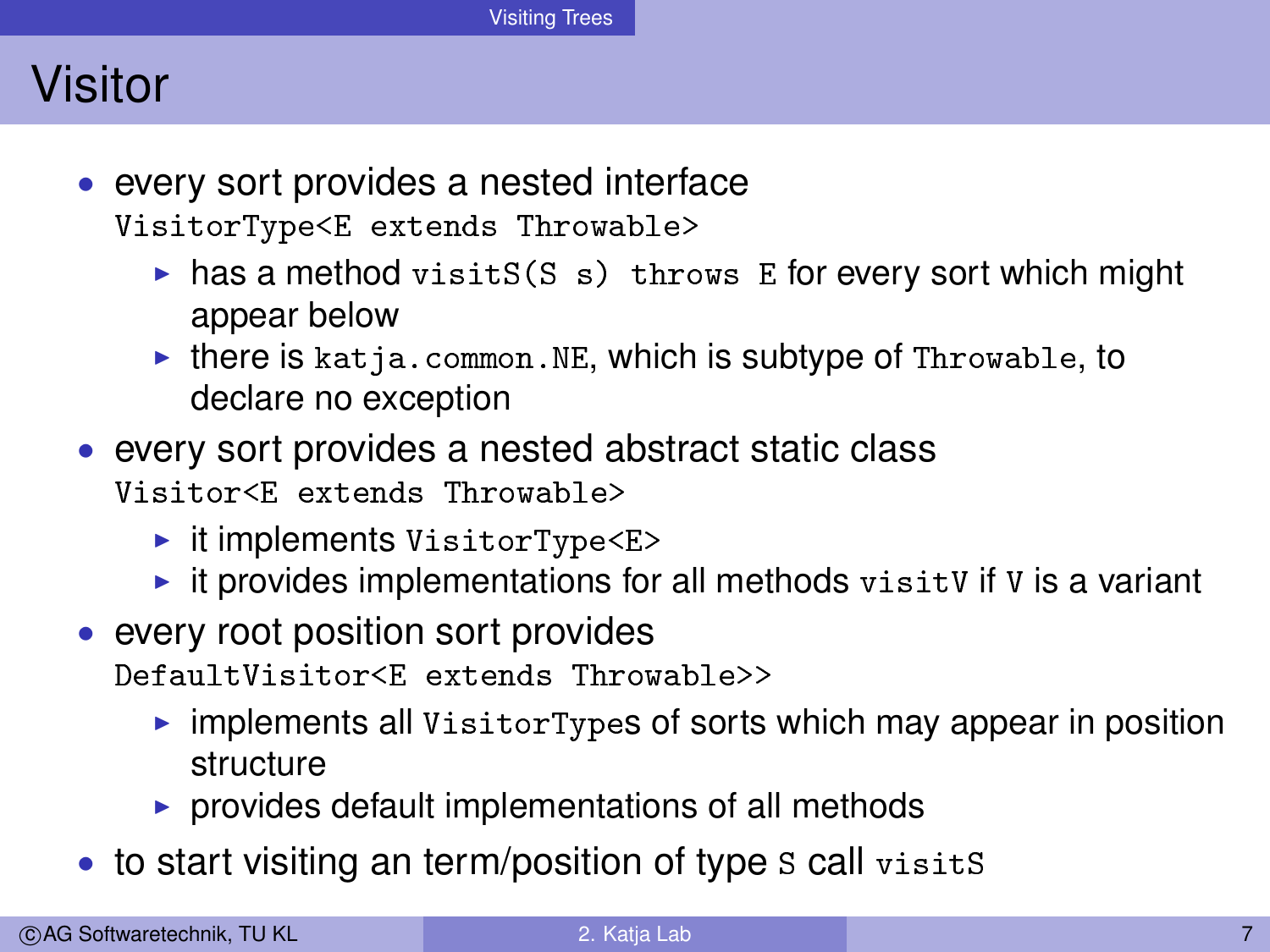## Visitor (2)

- when overriding method  $visits(...)$  there are two options
	- $\triangleright$  call super.visitS(...)
	- $\triangleright$  call this.visitT(...) for every child!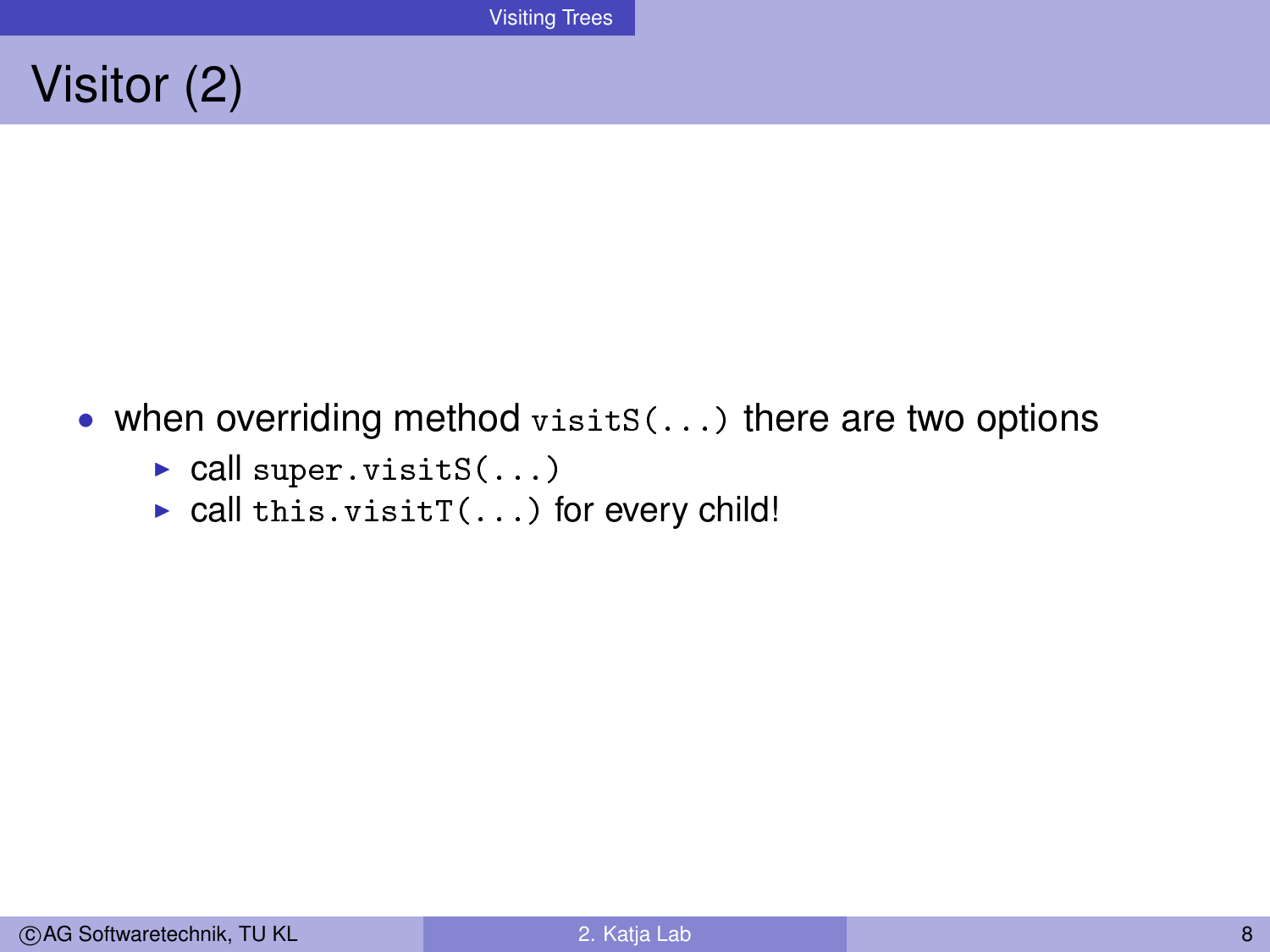### **Utilities**

- String KatjaElement.Utilities.prettyPrint(String s) It allows to post-process the output of a toString() method in order to prettify the output.
- $\text{cast}()$  cast to the "right" type  $(T > \text{cast}()$  cast to T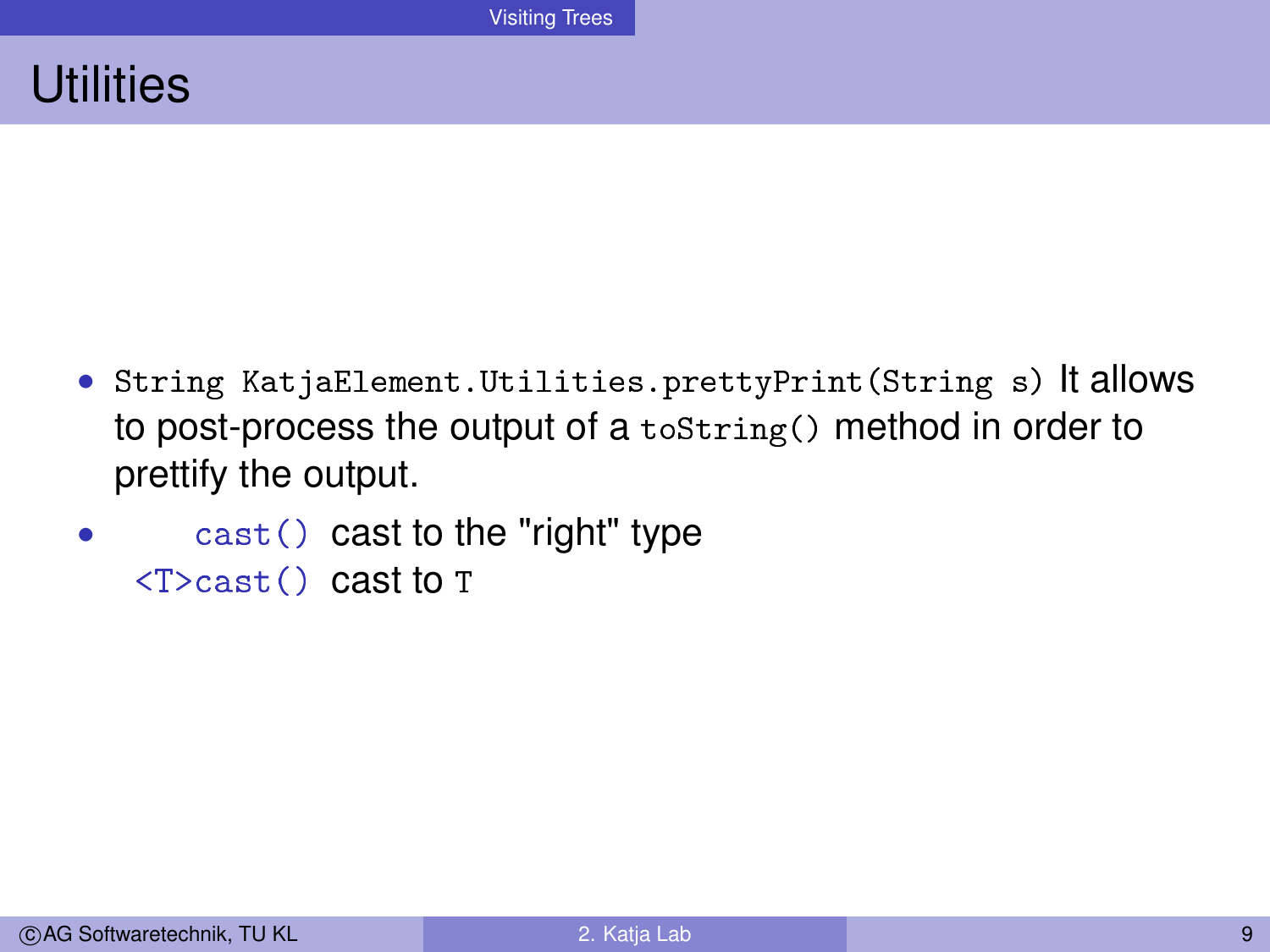# Extended Expressions

|  | $let x = in 4 + x end$                            |
|--|---------------------------------------------------|
|  | $let x = 5 + let y = 3 in y + 2 end in x - 2 end$ |
|  | $let x = 4 in let x = 2 in x - 2 end end$         |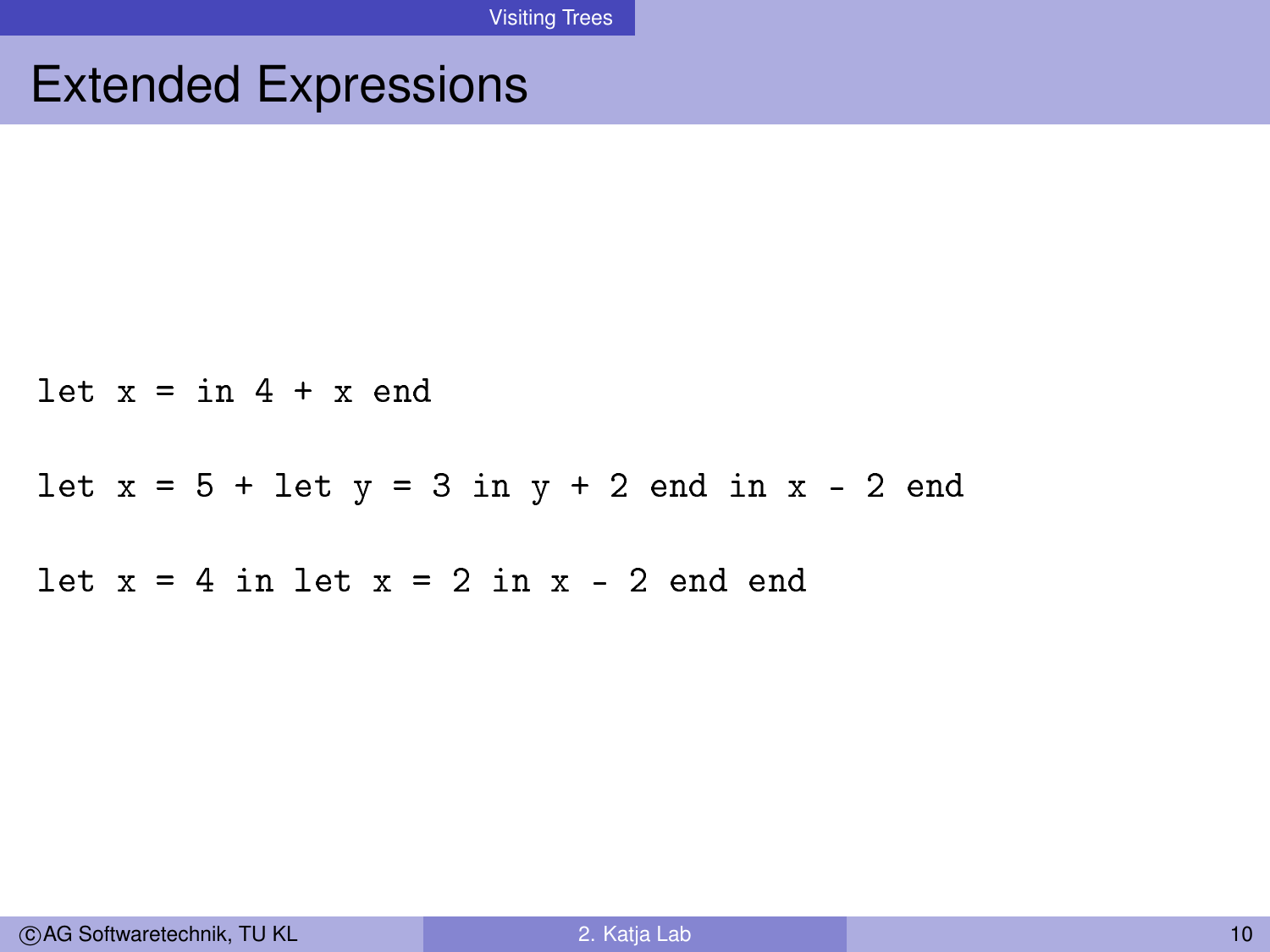# Extendend Expressions

```
specification Expressions
[... backend block ...]
external Int
external String
root Expression Pos
Expression = Literal ( Int value )
          | Variable ( String name )
          | Plus ( Expression left, Expression right)
          | Minus ( Expression left, Expression right)
          | Mult ( Expression left, Expression right)
          | Div ( Expression left, Expression right)
          | Let ( Variable definedVar, Expression assigned,
                      Expression body )
VariablePosList * VariablePos
```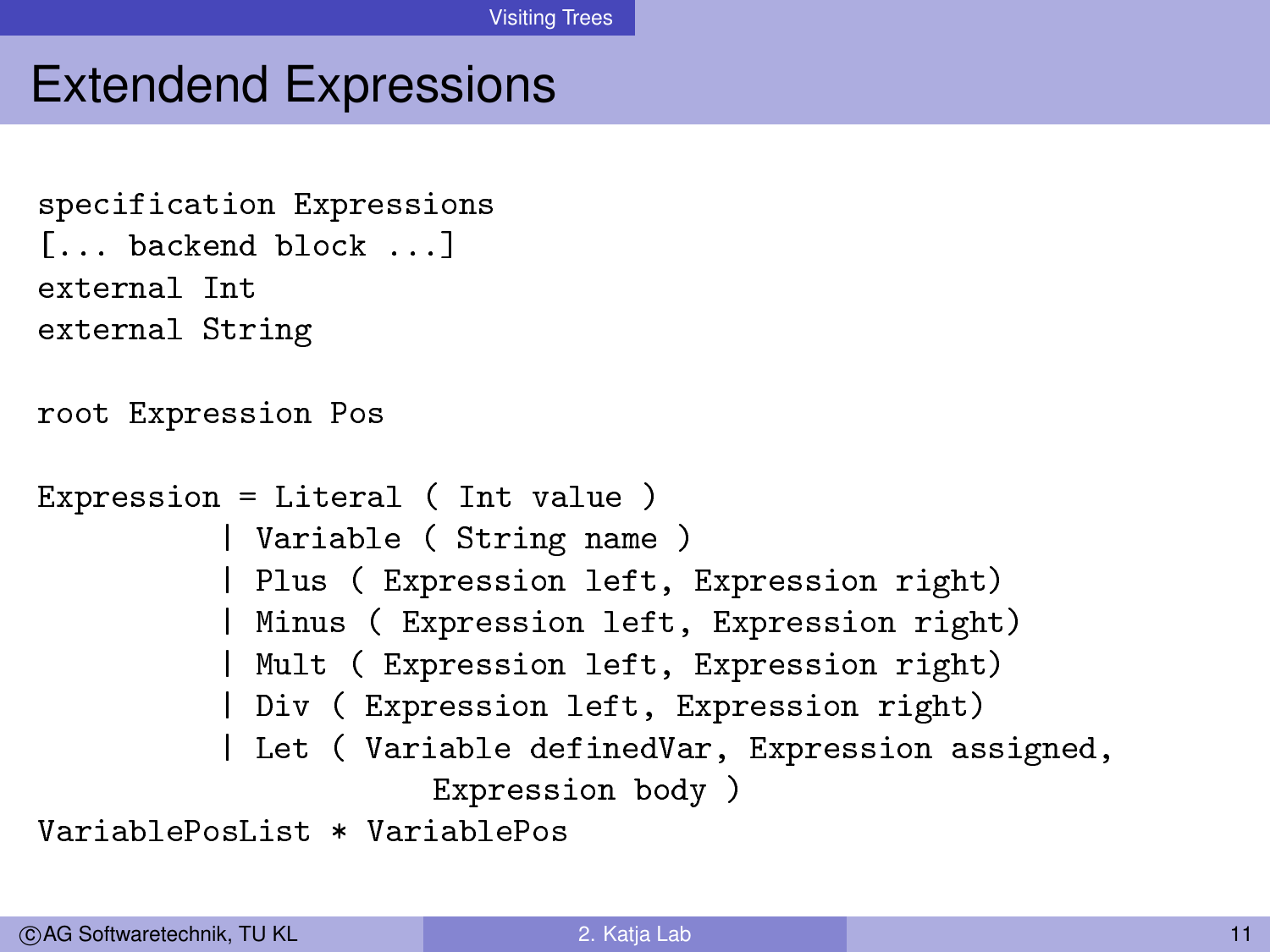## Problem 1

- Attribute function: LetPos declaration(VariablePos var)
	- $\blacktriangleright$  find the binding let for a variable occurence
- Attribute function: VariablePosList usages(LetPos let)
	- $\triangleright$  find all usages of the variable bound by this let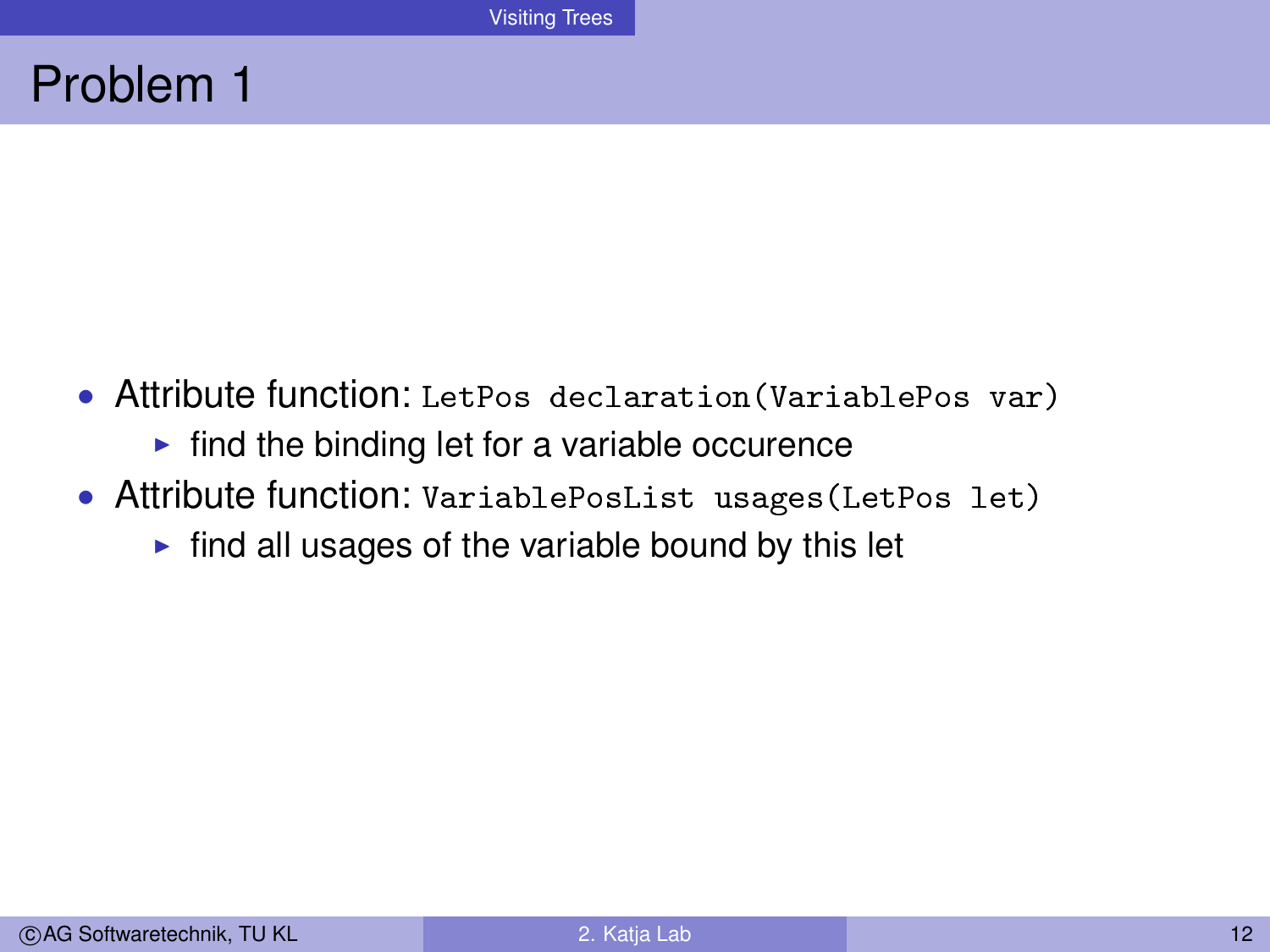### Problem 2

• implement a method to remove unused lets